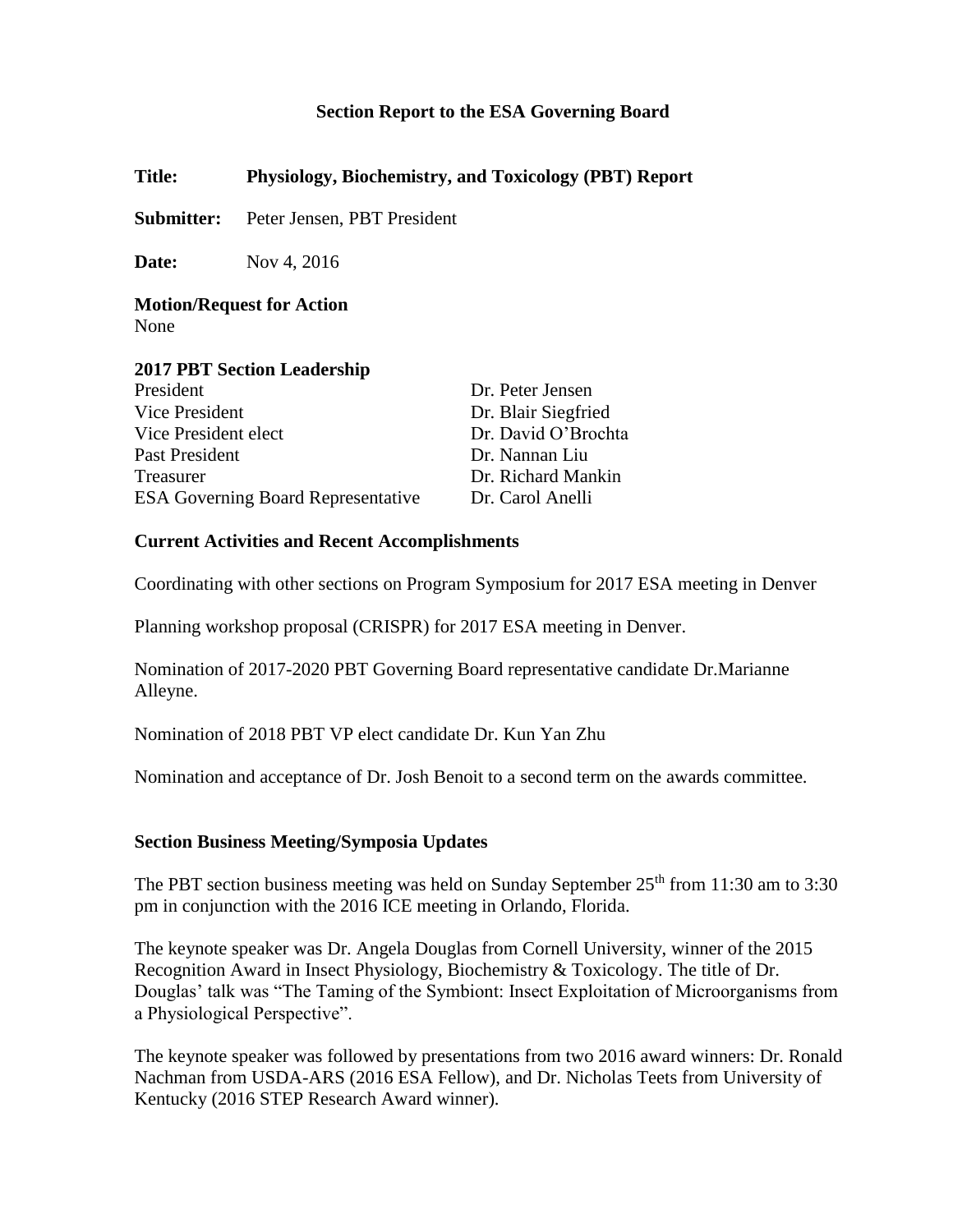Presentations were followed by recognition of all of the 2016 PBT Award winners: **Gerhard Gries** (Simon Fraser University) **-** ESA Professional Award - Recognition Award in Insect Physiology, Biochemistry, & Toxicology; **Adrian A. Smith (**North Carolina Museum of Natural Sciences) **-** STEP Early Career Professional Awards; **Nicholas Teets (**University of Kentucky) **-** STEP Research Award; **Ronald Nachman (**Southern Plains Agricultural Research Center, USDA, Texas) **–** Fellow 2016; **Leslie Pick** (University of Maryland) – Fellow 2016.

Award winners were followed by a review of PBT representatives to ESA standing committees and editorial boards, then a governing board report from Dr. Carol Anelli. Dr. Anelli nominated Dr. Marianne Alleyne as the next PBT governing board representative. Dr. Richard Mankin delivered the Treasurer report (included below)

Dr. Joshua Benoit, PBT Awards Committee, lead a discussion around nomination of PBT Section members for ESA awards. Dr. Benoit reviewed the full list of potential awards, passed out nomination forms, and emphasized the importance of coordinating nominations early in the process.

Dr. Blair Siegfried (VP-elect) led a discussion of the 2017 PBT initiatives:

1) Move PBT science in new directions through the education of Members and the adoption of new technologies with a workshop in 2017 (when? where? who?).

2) Defend science within entomology (how??) and create a safe environment for dialogue (by when?).

There was a vibrant discussion around PBT section members leading/organizing a CRISPR workshop. Dr. Bryony Bonning and Dr. Subbha Palli lent their support and experience to the effort. Discussion and organization to continue in preparation for ESA workshop submission deadlines. PBT leadership will continue discussion at leadership meetings in 2017 with a goal of appointing workshop leader and committee, and facilitating the workshop submission for the annual ESA meeting in 2017 in Denver.

The discussion around defending science and creating a safe environment for dialogue was dominated by a recount of activities at the 2015 ESA meeting and following. PBT section representative to the governing board, Dr. Carol Anelli, reported at the 2015 final business meeting that ESA would be a signatory on a statement from AAAS supporting open dialogue between scientists working across academia, government, and industry. This statement was to be in response to the increased incidence of and disturbance inflicted by FOIA requests sent to researchers involved in biotechnology research. AAAS did not make a statement in 2016 as intended, and therefore ESA was not a signatory.

| <b>Total Section</b><br>Symposia | <b>Total Regular</b><br>Oral<br><b>Presentations</b> | <b>Total</b><br>Regular<br><b>Posters</b> | <b>Total Student</b><br><b>Competition Oral</b><br><b>Presentations</b> | <b>Total Student</b><br><b>Competition</b><br><b>Posters</b> | <b>Grand Total</b><br><b>Presentations</b> |
|----------------------------------|------------------------------------------------------|-------------------------------------------|-------------------------------------------------------------------------|--------------------------------------------------------------|--------------------------------------------|
| 6                                | 331                                                  | 136                                       | <b>Reported by</b><br>student<br>competition                            | <b>Reported by</b><br>student<br>competition                 | 467                                        |